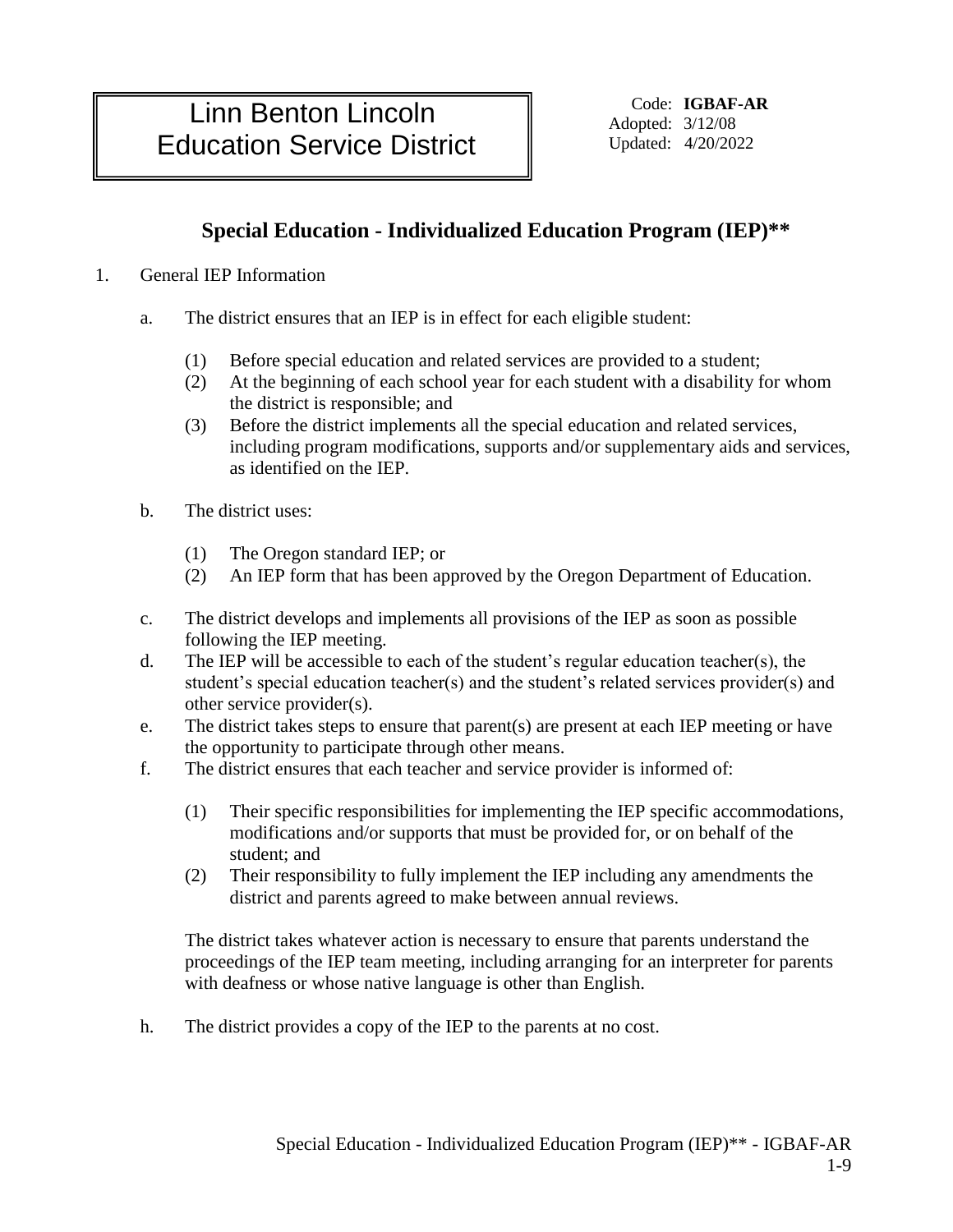### 2. IEP Meetings

- a. The district conducts IEP meetings within 30 calendar days of the determination that the student is eligible for special education and related services.
- b. The district convenes IEP meetings for each eligible student periodically, but not less than once per year.
- c. At IEP meetings, the team reviews and revises the IEP to address any lack of expected progress toward annual goals and in the general curriculum, new evaluation data or new information from the parent(s), the student's anticipated needs, or the need to address other matters.
- d. Between annual IEP meetings, the district and the parent(s) may amend or modify the student's current IEP without convening an IEP team meeting using the procedures in the Agreement to Amend or Modify IEP subsection.
- e. When the parent(s) requests a meeting, the district will either schedule a meeting within a reasonable time or provide timely written prior notice of the district's refusal to hold a meeting.
- f. If an agency other than the district fails to provide agreed upon transition services contained in the IEP, the district convenes an IEP meeting to plan alternative strategies to meet the transition objectives and, if necessary, to revise the IEP.
- 3. IEP Team Members
	- a. The district's IEP team members include the following:
		- (1) The student's parent(s);
		- (2) The student, if the purpose of the IEP meeting is to consider the student's postsecondary goals and transition services (beginning for IEPs in effect at age 16), or for younger students, when appropriate;
		- (3) At least one of the student's special education teachers or, if appropriate, at least one of the student's special education providers;
		- (4) At least one of the student's regular education teachers if the student is or may be participating in the regular education environment. If the student has more than one regular education teacher, the district will determine which teacher or teachers will participate;
		- (5) A representative of the district (who may also be another member of the team) who is qualified to provide or supervise the provision of special education and is knowledgeable about district resources. The representative of the district will have the authority to commit district resources and be able to ensure that all services identified in the IEP can be delivered;
		- (6) An individual, who may also be another member of the team, who can interpret the instructional implications of the evaluation results; and
		- (7) At the discretion of the parent or district, other persons who have knowledge or special expertise regarding the student.
	- b. Student participation: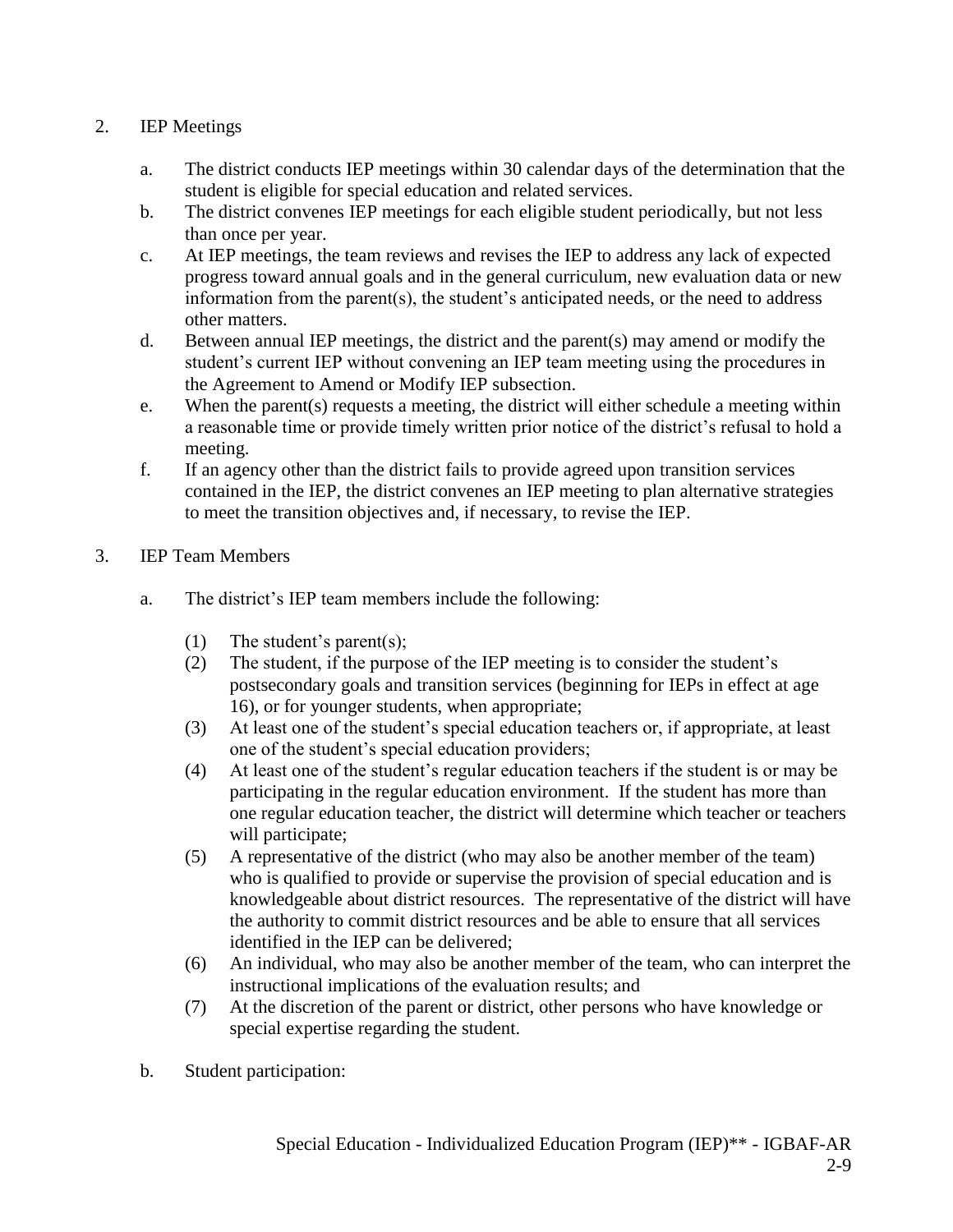- (1) Whenever appropriate, the student with a disability is a member of the team.
- (2) If the purpose of the IEP meeting includes consideration of postsecondary goals and transition services for the student, the district includes the student in the IEP team meeting.
- (3) If the purpose of the IEP meeting includes consideration of postsecondary goals and transition services for the student, and the student does not attend the meeting, the district will take other steps to consider the student's preferences and interests in developing the IEP.
- c. Participation by other agencies:
	- (1) With parent or adult student written consent, and where appropriate, the district invites a representative of any other agency that is likely to be responsible for providing or paying for transition services if the purpose of the IEP meeting includes the consideration of transition services (beginning at age 16, or younger if appropriate); and
	- (2) If the district refers or places a student in an ESD, state operated program, private school or other educational program, IEP team membership includes a representative from the appropriate agencies. Participation may consist of attending the meeting, conference call or participating through other means.
- 4. Agreement for Nonattendance and Excusal
	- a. The district and the parent may consent to excuse an IEP team member from attending an IEP meeting, in whole or in part, when the meeting involves a discussion or modification of team member's area of curriculum or service. The district designates specific individuals to authorize excusal of IEP team members.
	- b. If excusing an IEP team member whose area is to be discussed at an IEP meeting, the district ensures:
		- (1) The parent and the district consent in writing to the excusal;
		- (2) The team member submits written input to the parents and other members of the IEP team before the meeting; and
		- (3) The parent is informed of all information related to the excusal in the parent's native language or other mode of communication according to consent requirements.
- 5. IEP Content
	- a. In developing the IEP, the district considers the student's strengths, the parent's concerns, the results of the initial or most recent evaluation, and the academic, developmental and functional needs of the student.
	- b. The district ensures that IEPs for each eligible student includes:
		- (1) A statement of the student's present levels of academic achievement and functional performance that: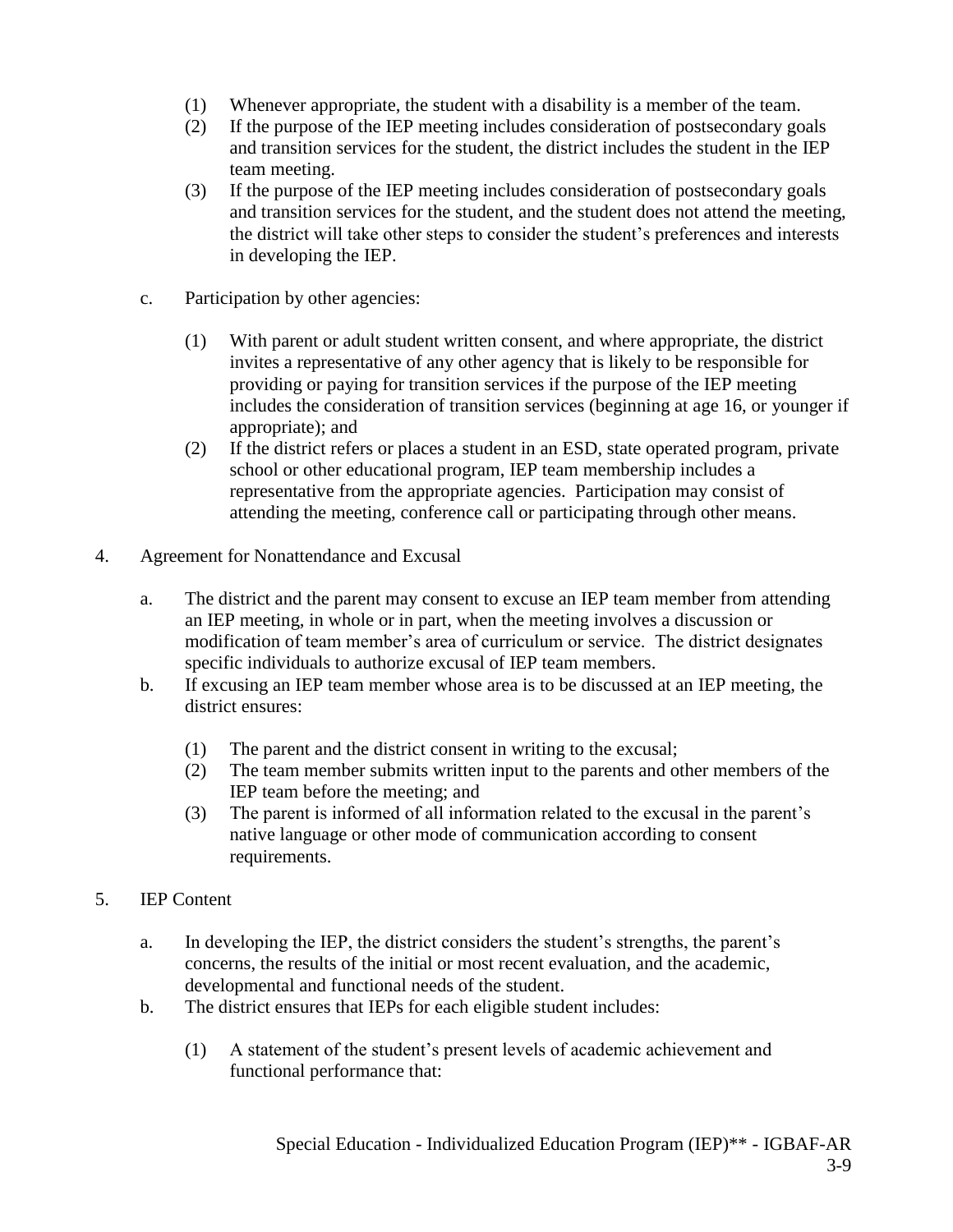- (a) Includes a description of how the disability affects the progress and involvement in the general education curriculum;
- (b) Describes the results of any evaluations conducted, including functional and developmental information;
- (c) Is written in language that is understood by all IEP team members, including parents;
- (d) Is clearly linked to each annual goal statement; (e) Includes a description of benchmarks or short term objectives for children with disabilities who take alternative assessments aligned to alternate achievement standards.
- (2) A statement of measurable annual goals, including academic and functional goals, or for students whose performance is measured by alternate assessments aligned to alternate achievement standard, statements of measurable goals and short term objectives. The goals and, if appropriate, objectives:
	- (a) Meet the student's needs that are present because of the disability, or because of behavior that interferes with the student's ability to learn, or impedes the learning of other students.
	- (b) Enable the student to be involved in and progress in the general curriculum, as appropriate; and
	- (c) Clearly describe the anticipated outcomes, including intermediate steps, if appropriate, that serve as a measure of progress toward the goal.
- (3) A statement of the special education services, related services, supplementary aids and services that the district provides to the student:
	- (a) The district bases special education and related services, modifications and supports on peer-reviewed research to the extent practicable to assist students in advancing toward goals, progressing in the general curriculum and participating with other students (including those without disabilities), in academic, nonacademic and extracurricular activities.
	- (b) Each statement of special education services, related or supplementary services, aids, modifications or supports includes a description of the inclusive dates, amount or frequency, location and who is responsible for implementation.
- (4) A statement of the extent, if any, to which the student will not participate with nondisabled students in regular academic, nonacademic and extracurricular activities.
- (5) A statement of any individual modifications and accommodations in the administration of state or district wide assessments of student achievement.
	- (a) A student will not be exempt from participation in state or district wide assessment because of a disability unless the parent requests an exemption;
	- (b) If the IEP team determines that the student will take the alternate assessment instead of the regular state or district wide assessment, a statement of why

Special Education - Individualized Education Program (IEP)\*\* - IGBAF-AR 4-9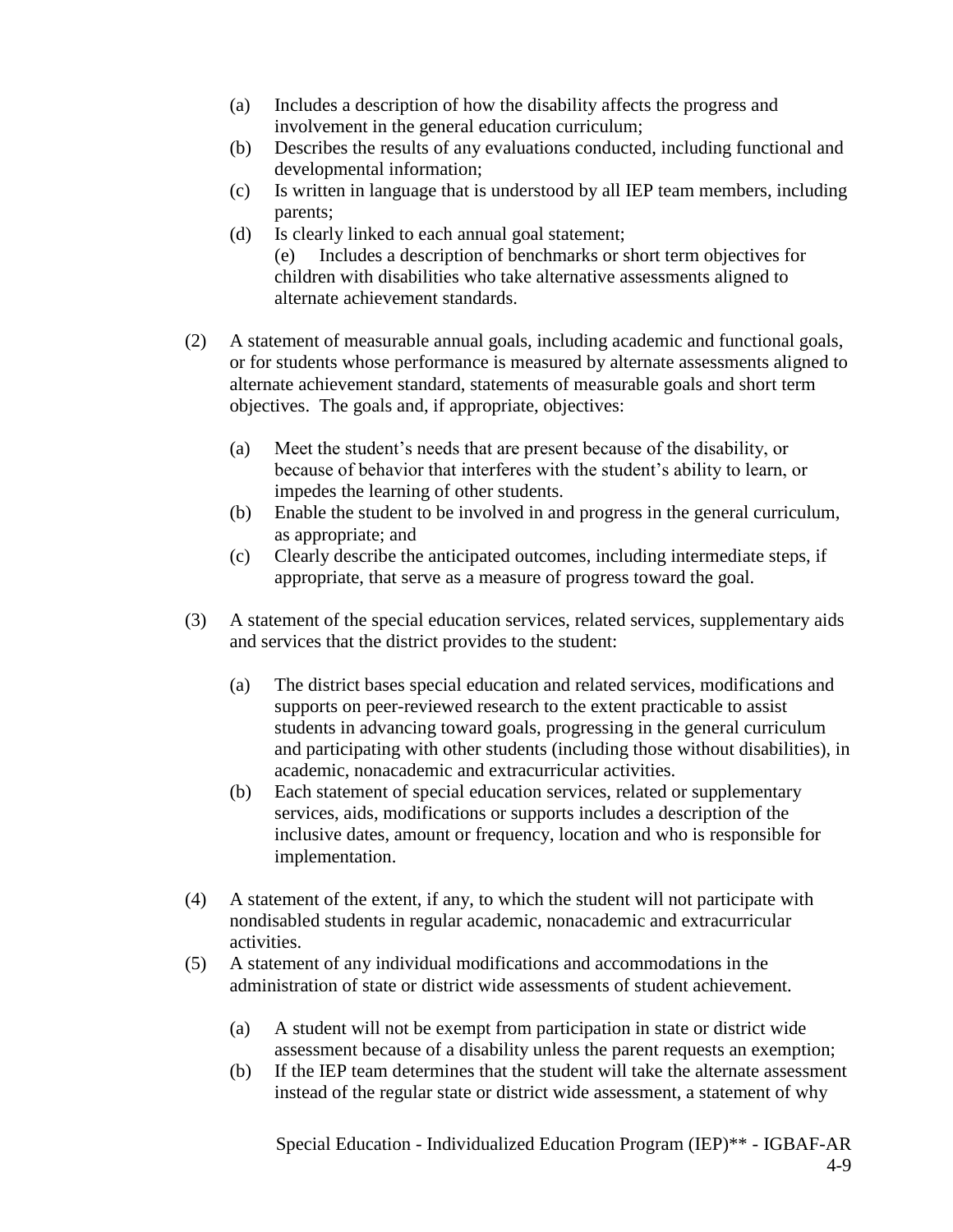the student cannot participate in the regular assessment and why the alternate assessment is appropriate for the student.

- (6) A statement describing how the district will measure student's progress toward completion of the annual goals and when periodic reports on the student's progress toward the annual goals will be provided.
- 6. Agreement to Amend or Modify IEP

Between annual IEP meetings, the district and the parent may agree to make changes in the student's current IEP without holding an IEP meeting. These changes require a signed, written agreement between the district and the parent.

- a. The district and the parent record any amendments, revisions or modifications on the student's current IEP. If additional IEP pages are required these pages must be attached to the existing IEP.
- b. The district files a complete copy of the IEP with the student's education records and informs the student's IEP team and any teachers or service providers of the changes.
- c. The district provides the parent prior written notice of any changes in the IEP and upon request, provides the parent with a revised copy of the IEP with the changes incorporated.
- 7. IEP Team Considerations and Special Factors
	- a. In developing, reviewing and revising the IEP, the IEP team considers:
		- (1) The strengths of the student and concerns of the parent for enhancing the education of the student;
		- (2) The results of the initial or most recent evaluation of the student;
		- (3) As appropriate, the results of the student's performance on any general state or districtwide assessments;
			- (4) The academic, developmental, and functional needs of the child.
	- b. In developing, reviewing and revising the student's IEP, the IEP team considers the following special factors:
		- (1) The communication needs of the student; and
		- (2) The need for assistive technology services and/or devices.
	- c. As appropriate, the IEP team also considers the following special factors:
		- (1) For a student whose behavior their learning or that of others, strategies, positive behavioral intervention and supports to address that behavior;
		- (2) For a student with limited English proficiency, the language needs of the student as those needs relate to the IEP;
		- (3) For a student who is blind or visually impaired, instruction in Braille and the use of Braille unless the IEP team determines (after an evaluation of reading and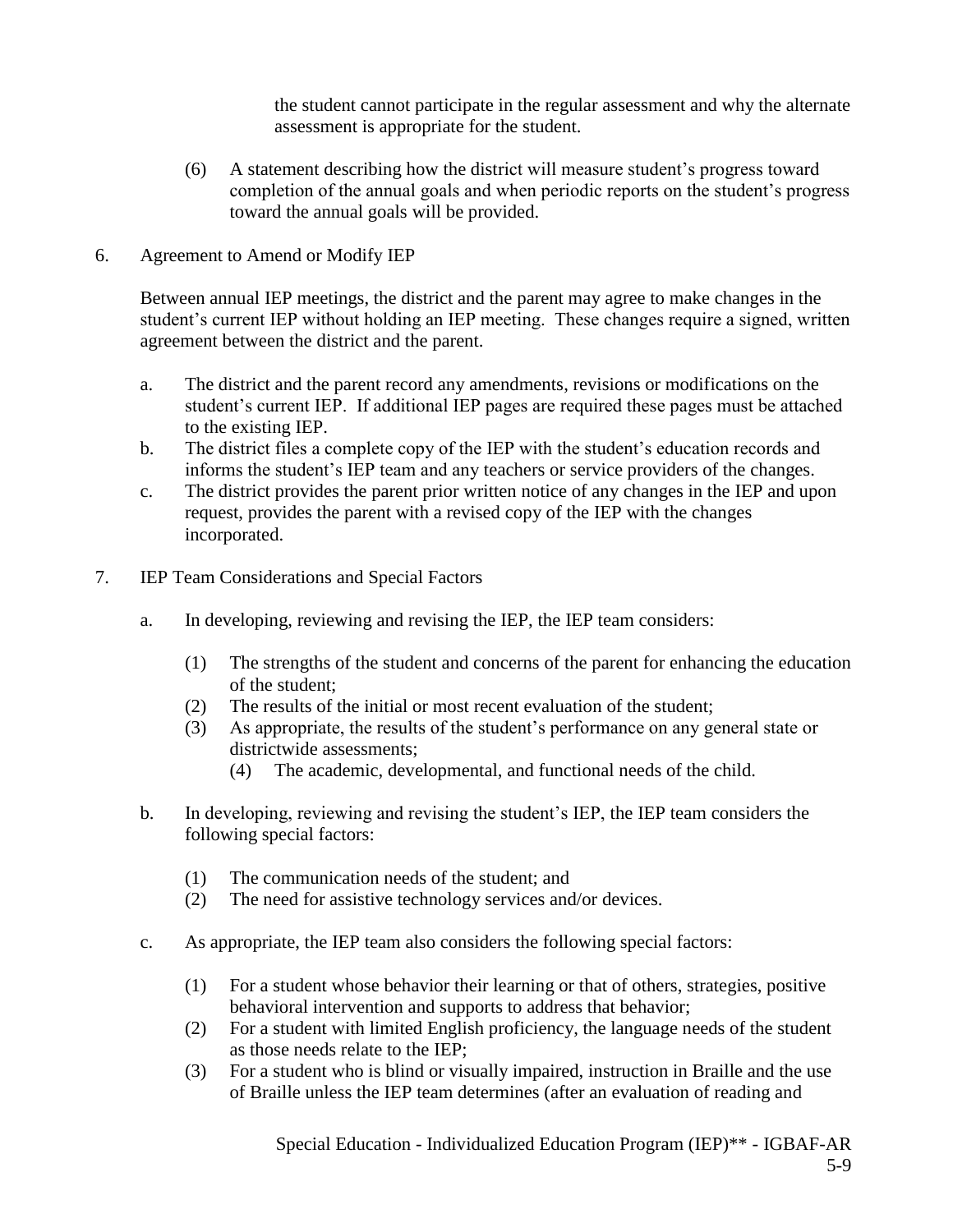writing skills, needs and media, including evaluation of future needs for instruction in Braille or the use of Braille, appropriate reading and writing), that instruction in Braille or the use of Braille is not appropriate; and

- (4) For a student who is deaf or hard of hearing, the student's language and communication needs, including opportunities for direct communication with peers and professional personnel in the student's language and communication mode, academic level and full range of needs, including opportunities for direct instruction in the student's language and communication mode, academic level and full range of needs, including opportunities for direct instruction in the student's language and communication mode;
- (5) If a student is deaf, deafblind, or hard of hearing, the district will provide information about relevant services and placements offered by the school district, the education service district, regional programs and the Oregon School for the Deaf' and
- (6)A statement of any device or service needed for the student to receive a Free Appropriate Public Education.
- d. In addition to the above IEP contents, the IEP for each eligible student of transition age includes:
	- (1) Beginning not later than the first IEP in effect when the student turns 16, or as early as 14 or younger, if determined appropriate by the IEP team (including parent(s)), and updated annually thereafter, the IEP must include:
		- (a) Appropriate measurable postsecondary goals based upon age appropriate transition assessments related to training education, employment, and where appropriate, independent living skills; and
		- (b) The transition services (including courses of study) needed to assist the student in reaching those goals.

(1.) Regarding employment planning, the parent shall be provided information about and opportunities to experience employment services provided by Oregon Vocational Rehabilitation or the Oregon Office of Developmental Disability Services. These services must be provided in a competitive integrated employment setting, as defined by Oregon Administrative Rule 441-345-0020. Information about these services shall also be provided to the parent by the district at each annual review for IEPs to be in effect when the child turns 16, or as early as 14 or younger, if determined appropriate by the IEP team (including parent(s)).

- (2) At least one year before a student reaches the age of majority (student reaches the age of 18, or has married or been emancipated, whichever occurs first), a statement that the district has informed the student that all procedural rights will transfer at the age of majority; and
- (3) If identified transition service providers, other than the district, fail to provide any of the services identified on the IEP, the district will initiate an IEP meeting as soon as possible to address alternative strategies and revise the IEP if necessary.

Special Education - Individualized Education Program (IEP)\*\* - IGBAF-AR 6-9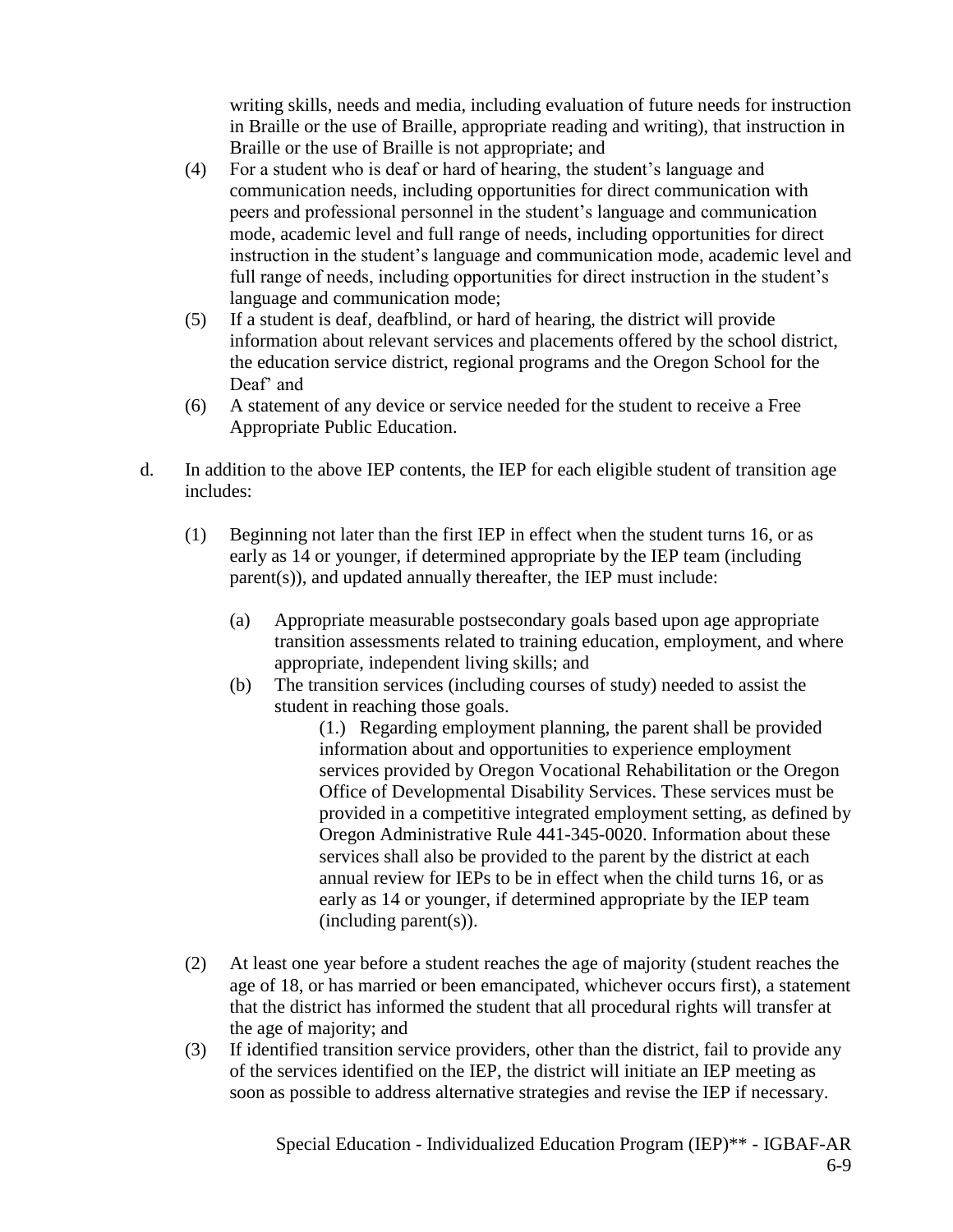- e. To promote self-determination and independence, the district shall providing the student and the student's parents with information and training resources regarding supported decision-making as a less restrictive alternative to guardianship, and with information and resources regarding strategies to remain engaged in the student's secondary education and post-school outcomes. The district shall provide this information at each IEP meeting that includes discussion of post-secondary education goals and transition services.
- 8. Incarcerated Youth
	- a. For students with disabilities who are convicted as adults, incarcerated in adult correctional facilities and otherwise entitled to FAPE, the following IEP requirements do not apply:
		- (1) Participation of students with disabilities in state and districtwide assessment; and
		- (2) Transition planning and transition services, for students whose eligibility will end because of their age before they will be eligible to be released from an adult correctional facility based on consideration of their sentence and eligibility for early release.
	- b. The IEP team may modify the student's IEP, if the state has demonstrated a bona fide security or other compelling interest that cannot be otherwise accommodated.
- 9. Extended School Year Services
	- a. The district makes extended school year (ESY) services available to all students for whom the IEP team has determined that such services are necessary to provide a free appropriate public education (FAPE).
	- b. ESY services are:
		- (1) Provided to a student with a disability in addition to the services provided during the typical school year;
		- (2) Identified in the student's IEP; and
		- (3) Provided at no cost to the parent.
	- c. The district does not limit consideration of ESY services to particular categories of disability or unilaterally limit the type, amount or duration of service.
	- d. The district provides ESY services to maintain the student's skills or behavior, but not to teach new skills or behaviors.
	- e. The district's criteria for determining the need for extended school year services include:
		- (1) Regression (a significant loss of skills or behaviors) and recoupment time based on documented evidence; or
		- (2) If no documented evidence, on predictions according to the professional judgment of the team.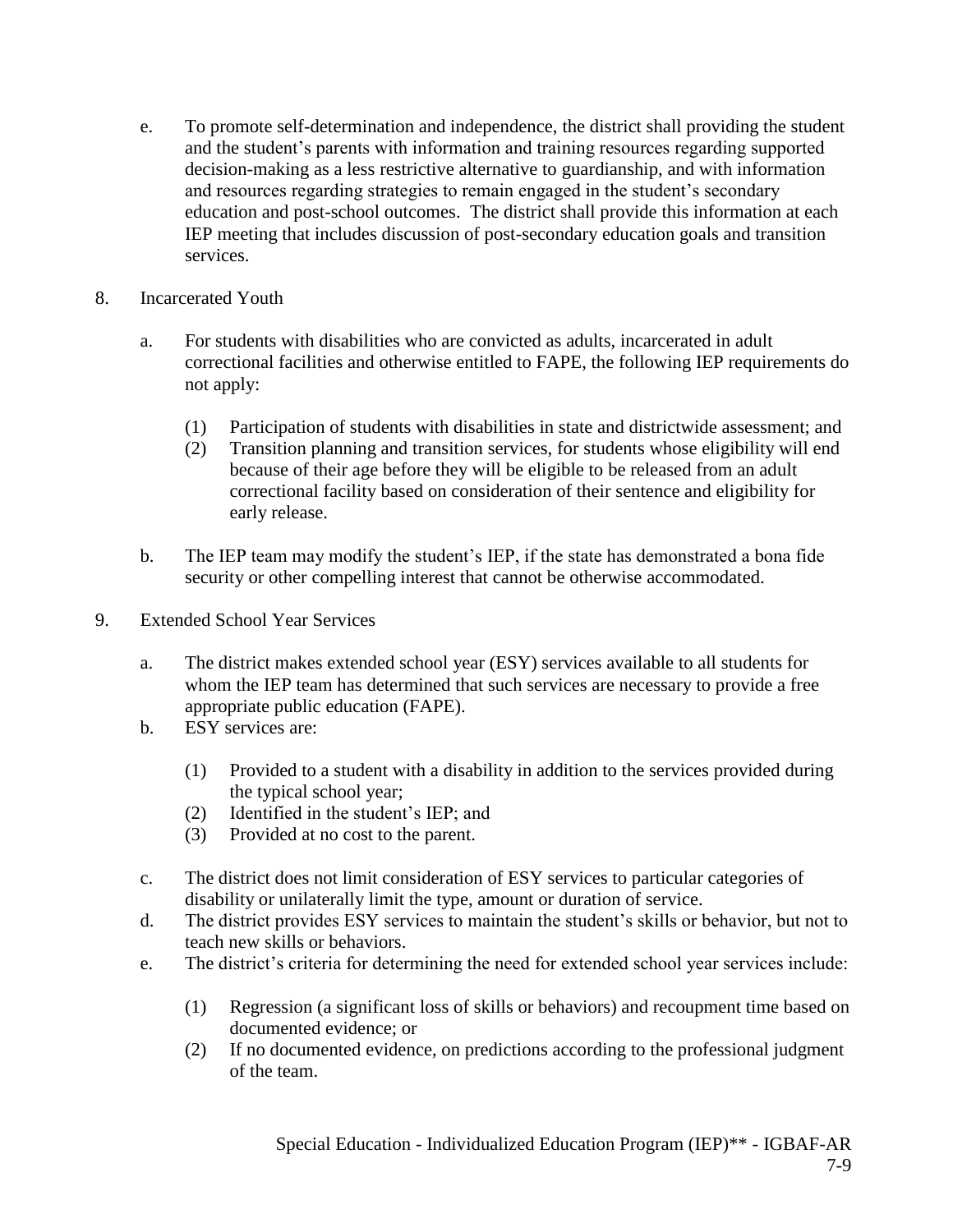- f. "Regression" means significant loss of skills or behaviors in any area specified on the IEP as a result of an interruption in education services.
- g. "Recoupment" means the recovery of skills or behaviors specified on the IEP to a level demonstrated before the interruption of education services.
- 10. Assistive Technology
	- a. The district ensures that assistive technology devices or assistive technology services, or both, are made available if they are identified as part of the student's IEP. These services and/or devices may be part of the student's special education, related services or supplementary aids and services.
	- b. On a case-by-case basis, the district permits the use of district-purchased assistive technology devices in the student's home or in other settings if the student's IEP team determines that the student needs access to those devices to receive a free appropriate public education. In these situations, district policy will govern liability and transfer of the device when the student ceases to attend the district.
- 11. Transfer Students
	- a. In state:

If a student with a disability (who had an IEP that was in effect in a previous district in Oregon) transfers into the district and enrolls in a district school within the same school year, the district (in consultation with the student's parents) provides a free appropriate public education to the student (including services comparable to those described in the student's IEP from the previous district), until the district either:

- (1) Adopts the student's IEP from the previous district; or
- (2) Develops, adopts and implements a new IEP for the student in accordance with all of the IEP provisions.
- b. Out of state:

If a student transfers into the district with a current IEP from a district in another state, the district, in consultation with the student's parents, will provide a free appropriate public education to the student, including services comparable to those described in the student's IEP from the previous district, until the district:

- (1) Conducts an initial evaluation (if determined necessary by the district to determine Oregon eligibility) with parent consent and determines whether the student meets eligibility criteria described in Oregon Administrative Rules.
- (2) If the student is eligible under Oregon criteria, the district develops, adopts and implements a new IEP for the student using the Oregon Standard IEP or an approved alternate IEP.
- (3) If the student does not meet Oregon eligibility criteria, the district provides prior written notice to the parents explaining that the student does not meet Oregon